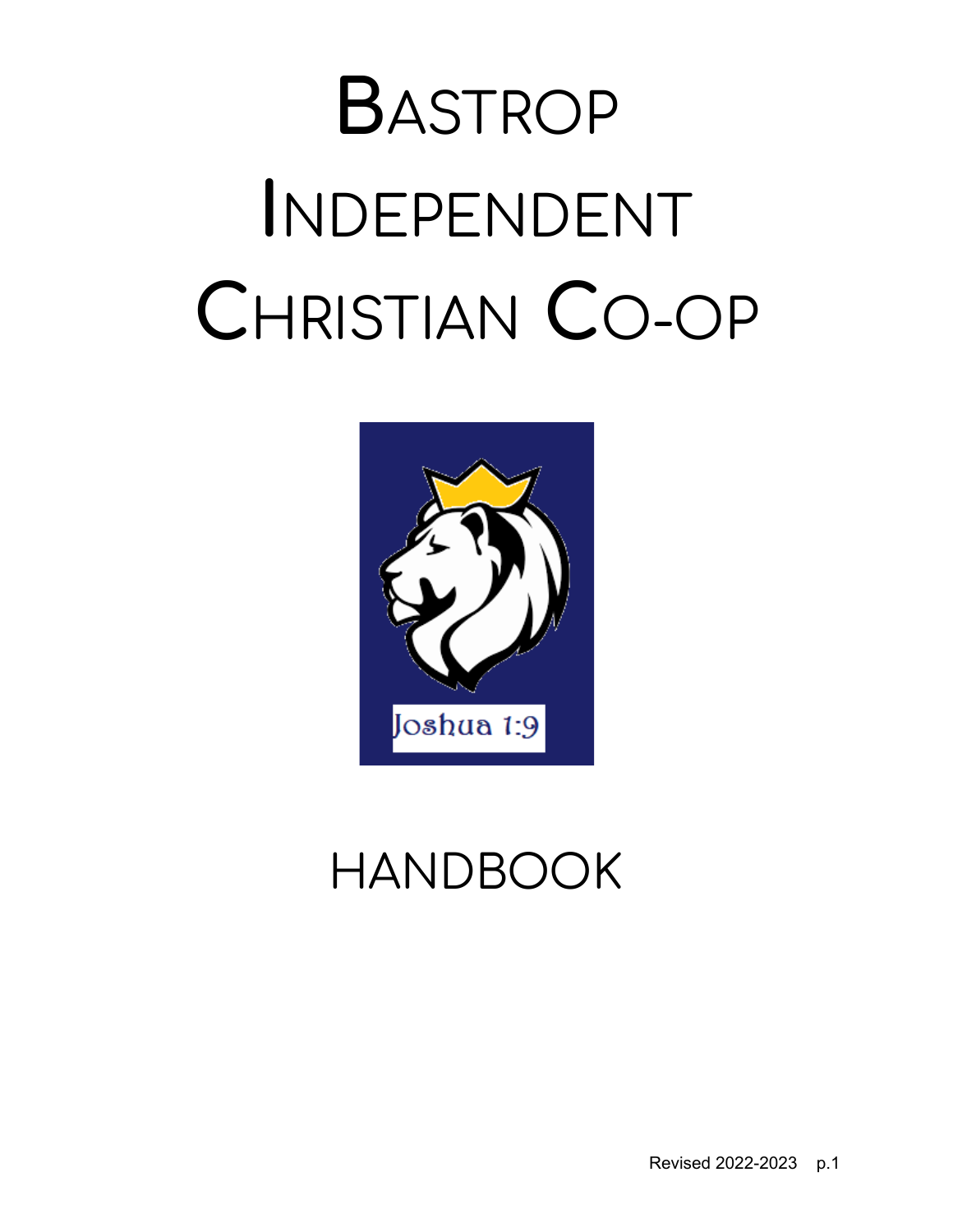Dearest BICC Families:

Under the umbrella of BCHA, BICC (Bastrop Independent Christian Co-op) was formed nearly twenty years ago to provide an opportunity for our home-educated students to receive specialized instruction in a variety of courses. We are a group of like-minded Jesus-followers who want our children to grow in the Lord as they are educated in more academic areas. We are not a school, but rather something much richer; we are a cooperative learning center. It is by team effort we succeed.

Please prayerfully consider your goals for this upcoming school year, how you can lend your talents, and how BICC can be a tool for your family.

In His Service and Yours,

BCHA Board Members

#### **PARENTS AND STUDENTS: Please familiarize yourself with the entire BICC Handbook. You can use it as a reference as well.**

# TEXAS HOMESCHOOLING LAW

In Texas, homeschools are considered to be private schools. To legally homeschool, you will need to follow these requirements:

#### **Teach the required subjects**.

The required subjects are: math, reading, spelling and grammar, and a course in good citizenship. Although science and history are not required by state law, any college your student applies to will require them for admittance, so you'll want to make sure to teach those too.

#### **Use a written curriculum**.

The private school law as interpreted by the Texas Supreme Court requires that you use some form of written curriculum (online programs meet this requirement) and that you operate your homeschool in a "bona fide" manner.

### EXPECTATIONS

In addition to the BHCA statement of faith, all BICC teachers will abide by the following.

- The teacher shall...
	- Cooperate with the Board in implementing all policies, procedures, Biblical principles, and directives governing the operation of BCHA-BICC.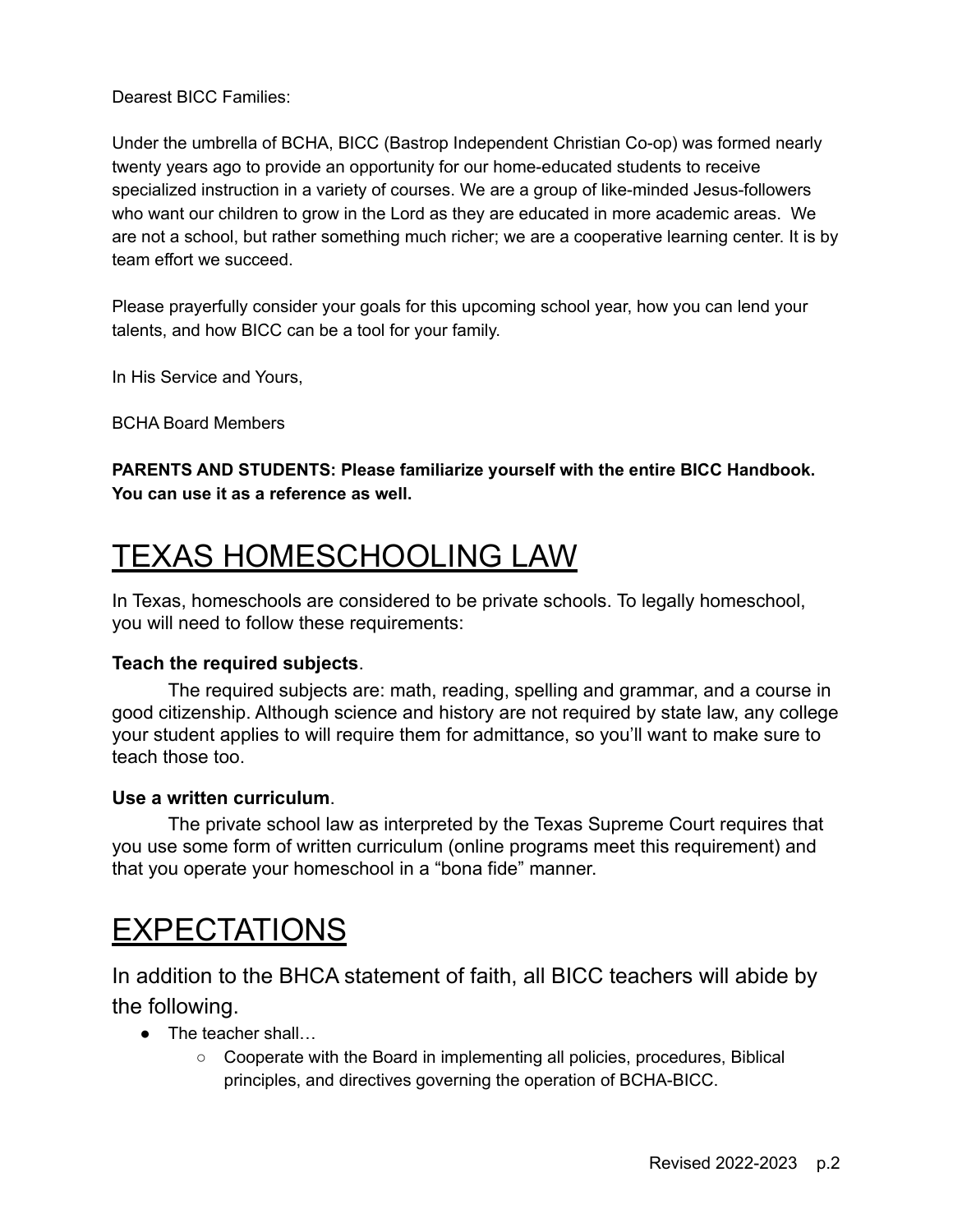- $\circ$  Leave political biases out of any information presented, and when presenting material that may be controversial, though not unBiblical, present both sides of an issue.
- Supervise students in their charge and clearly communicate with classroom helpers in how they may assist you.
- Help students learn attitudes, skills, and subject matter that will contribute to their development as mature, able, and responsible Christians to the praise and glory of God.

# BICC MEMBERSHIP

#### GENERAL REQUIREMENTS

- Be a member of BCHA.
- Read the [BICC Handbook](http://www.bcha.cc/wp-content/uploads/2021/03/BICC-Handbook-2021.pdf) and agree to abide by the contents therein.
- Complete a BICC application, and submit the \$50 non-refundable application fee.
- Interview with the BCHA-BICC Board. (Returning members will need to do this every three years.)
- If you are accepted:
	- Fill out the [Class Registration](http://www.bcha.cc/wp-content/uploads/2021/03/CLASS-REGISTRATION.pdf).
	- Pay monthly Co-op fees (\$20 for the first child and \$10 for each additional child with a cap of \$50/family).
	- Pay any extra fees for classes like music and cooking as appropriate.
	- Purchase or borrow required texts and materials for classes.

#### COSTS

- BICC Application: A \$50.00 non-refundable registration fee is due with your application. This fee helps cover building rental, curriculum, supplies, repair and replacement of church or Co-op property, reimbursing teachers for class supplies (which then become BICC property), additional insurance costs, etc.
- Insurance: All attending members will be covered by BCHA liability insurance while on campus. Insurance per participating person(s), including parents, is included in the tuition and is not a separate fee.
- Monthly Co-op Tuition:
	- Due the last Friday of the month prior to classes.
		- December's tuition is a full payment. (If you continue for the entire year, December's payment will also cover May. Families who join during the second semester will still have a May payment.)
		- A late tuition fee of \$5 will be assessed separately for tuition, unless prior arrangements were made with the Co-op Treasurer.
	- $\circ$  \$20 for 1st student; \$10 for students thereafter, with a cap of \$50 per family
	- \$20 per student schooling with Co-op members during the week:
		- Students may attend with another family for no more than one school year.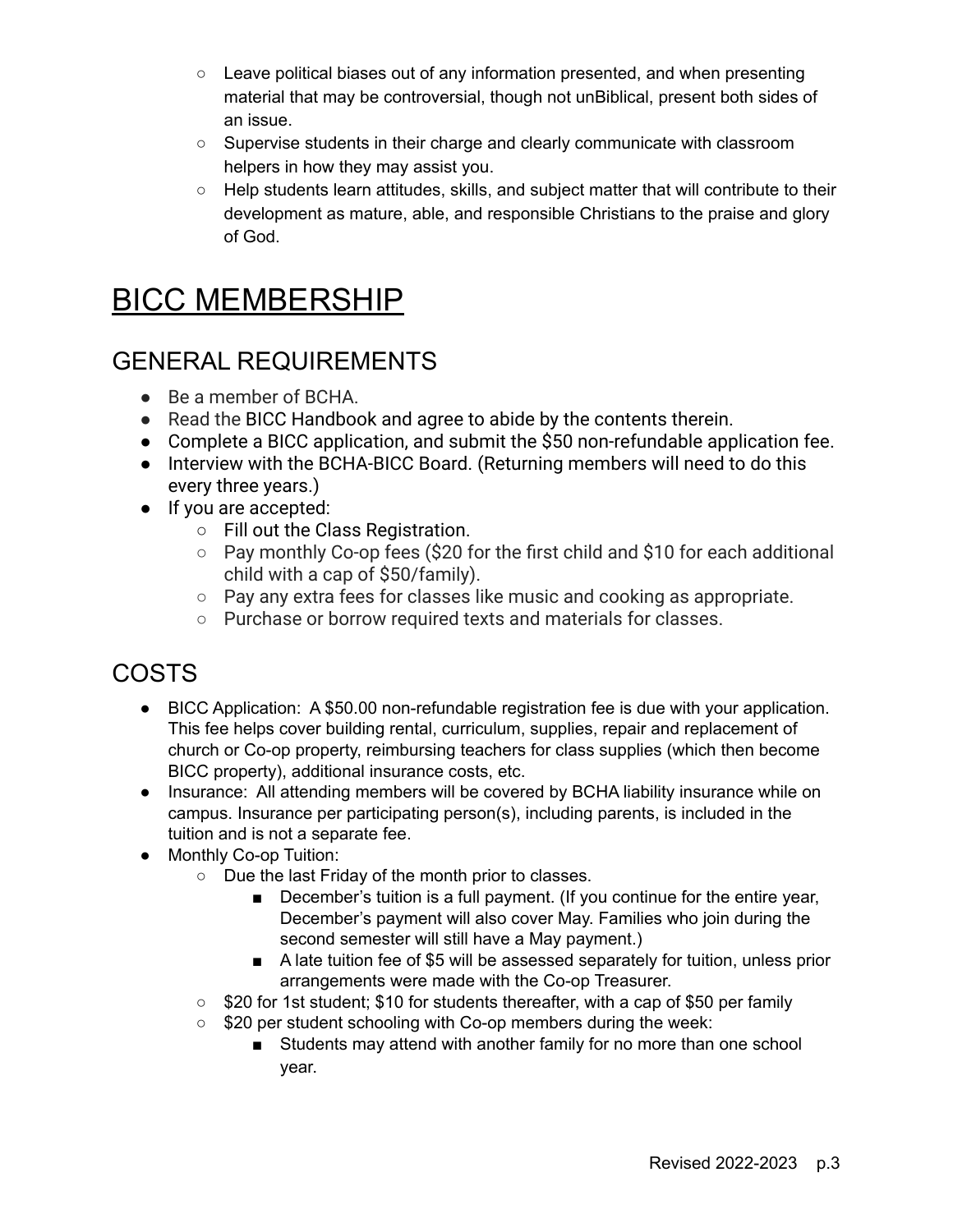- Parents must sign a Liability Waiver in order for their student(s) to attend without them present.
- Students will be on a six weeks probationary period to decide whether or not they may continue to attend with another family.
- After two issues with the student, either disciplinary or medical, the ability to attend with another family will be discontinued for those students.
- A maximum of three families per school year will be able to utilize this program, this includes, but is not limited to students for whom the attending parent is their babysitter.
- Curriculum and Fees:
	- $\circ$  Some classes will have a curriculum that the student is expected to purchase. We try to keep these costs as minimal as possible. If there is a special circumstance where you cannot purchase the materials right away, contact the Board. However, if you are not willing to purchase the materials for the class, please do not sign up for that class. (All of our teachers are expected to obey copyright laws.)
	- Some classes may have a small fee associated with them for supplies. These are payable directly to the teacher. (Teachers, please discuss any fees with the Board before assessing them.)
	- Music lessons are provided some years at an extra monthly fee, paid directly to the music teacher. The cost of these classes will always be dependent upon the number of students who sign up for music classes. (\$40+/- per month).

#### REGISTRATION

- Early registration for the next school year begins around Spring Break for all current BCHA members. Early registration closes after April 30.
- Open registration for new families will begin May 1.
- Completed applications will be accepted on a first come, first served basis. Interviews will then be scheduled with the Board on that basis. All families desiring to participate in BICC the following year must be interviewed.
	- $\circ$  An application is not complete until all paperwork, except the class choice list, is completed and returned and any dues are paid.
- Once Co-op is at capacity, members, meaning those with completed paperwork and paid dues, may join the waitlist, provided they have gone through the interview process.
	- Waitlisted members will be asked to join the Co-op as space becomes available on a first come, first served basis.
- Class registration, once all classes are available, will also be on a first come, first served basis for all accepted BICC members, with a possible waitlist for highly desired classes.
- **Only** families who also have a student in first grade or above may utilize the Nursery, Preschool 2s & 3s, or Kindergarten 4s & 5s classes. If you're looking for ideas on home educating little ones, our Preschool Director would be happy to assist you.
	- $\circ$  Children are not ready for first grade at our Co-op until they are at least 5 years old by September 1 AND able to SIT in a classroom setting for at least 40 minutes at a time.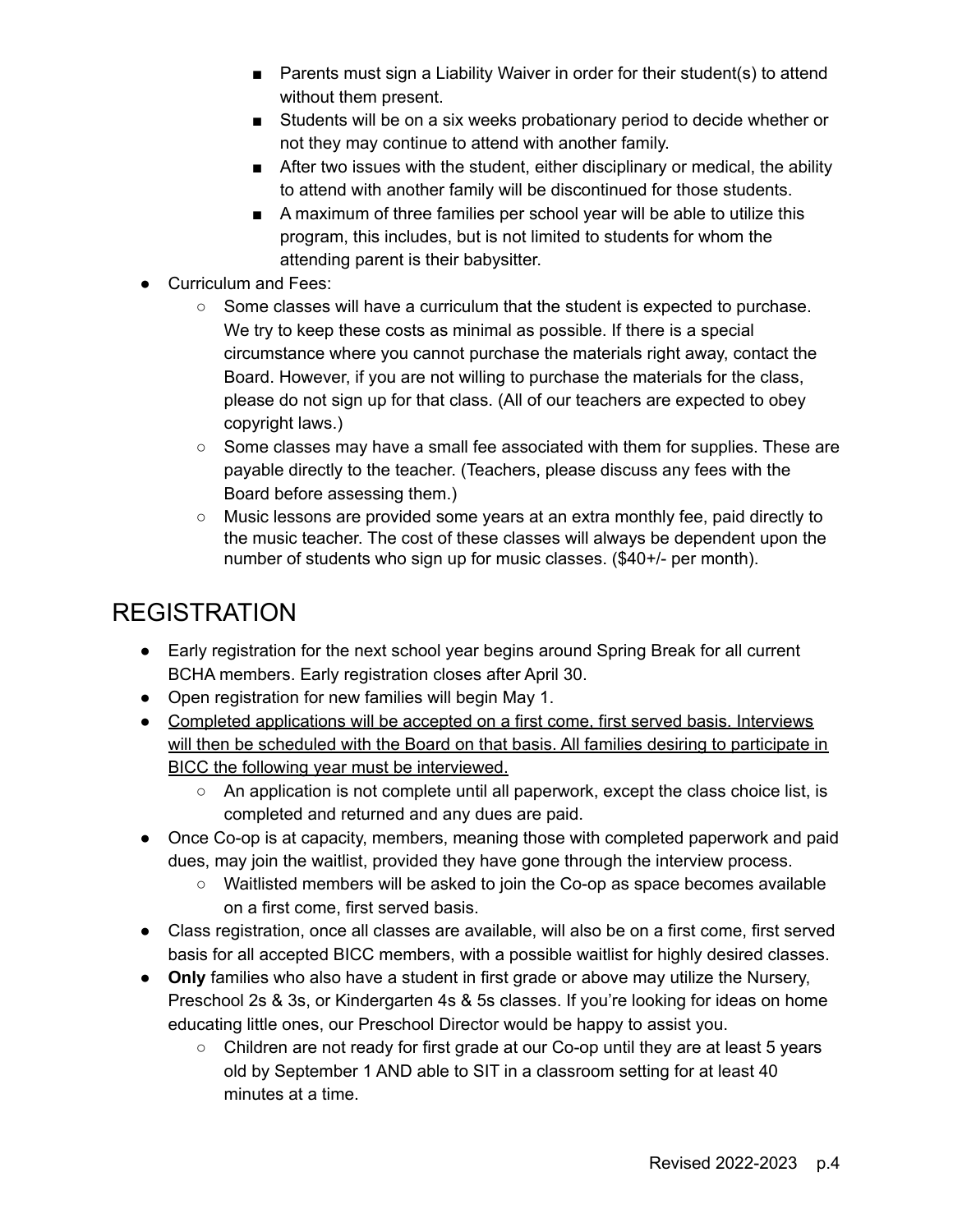# BICC GUIDELINES

#### **DRESS**

To ensure clothing is appropriate, modest, and non-distracting…

- Garments should be modest, not revealing undergarments, at least to mid-thigh in length, not revealing the chest or midriff, having at least a two-inch shoulder, and without offensive content.
- Any disagreements over the acceptability of a garment will be settled by the Executive Director.
- Anyone in violation of the dress code will be asked to wear a cover or sent home to change.

#### **BEHAVIOR**

To ensure that conduct is appropriate, respectful, and helpful…

- All members are expected to treat one another and the facilities respectfully.
- All members should be on task, in their designated areas, during the Co-op day.
- Members are not to bring weapons, drugs, alcohol, tobacco, or pornography to campus under any circumstances. Prescription drugs should remain with the parent only.
- Failure to comply with the above rules or the spirit thereof will lead to disciplinary measures at the discretion of the BCHA-BICC Board.
- Any disagreements over the acceptability of a member's behavior will be settled by the Executive Director.

#### LANGUAGE

To ensure that speech is appropriate, clean, and thoughtful…

- At no time are members to use inappropriate, degrading, disrespectful, or bullying language.
- Failure to comply with the above rules or the spirit thereof will lead to disciplinary measures at the discretion of the BCHA-BICC Board.
- Any disagreements over the acceptability of a member's language will be settled by the Executive Director.

#### DISCIPLINE

- The adult identifying misbehavior will talk with the parent(s) about misbehavior.
- Any disagreements over the acceptability of a member's dress, behavior, and/or language, will be settled by the Executive Director.
- Recorded Offenses due to behavior or any lack of adherence to Guidelines:
	- **1st Offense:** Parent notified by end of day.
	- **2nd Offense**: Parent notified immediately; student suspended for that day from BCHA-sponsored activity.
	- **3rd Offense:** Parent notified immediately; student expelled for the remainder of the school year from BCHA-sponsored activities.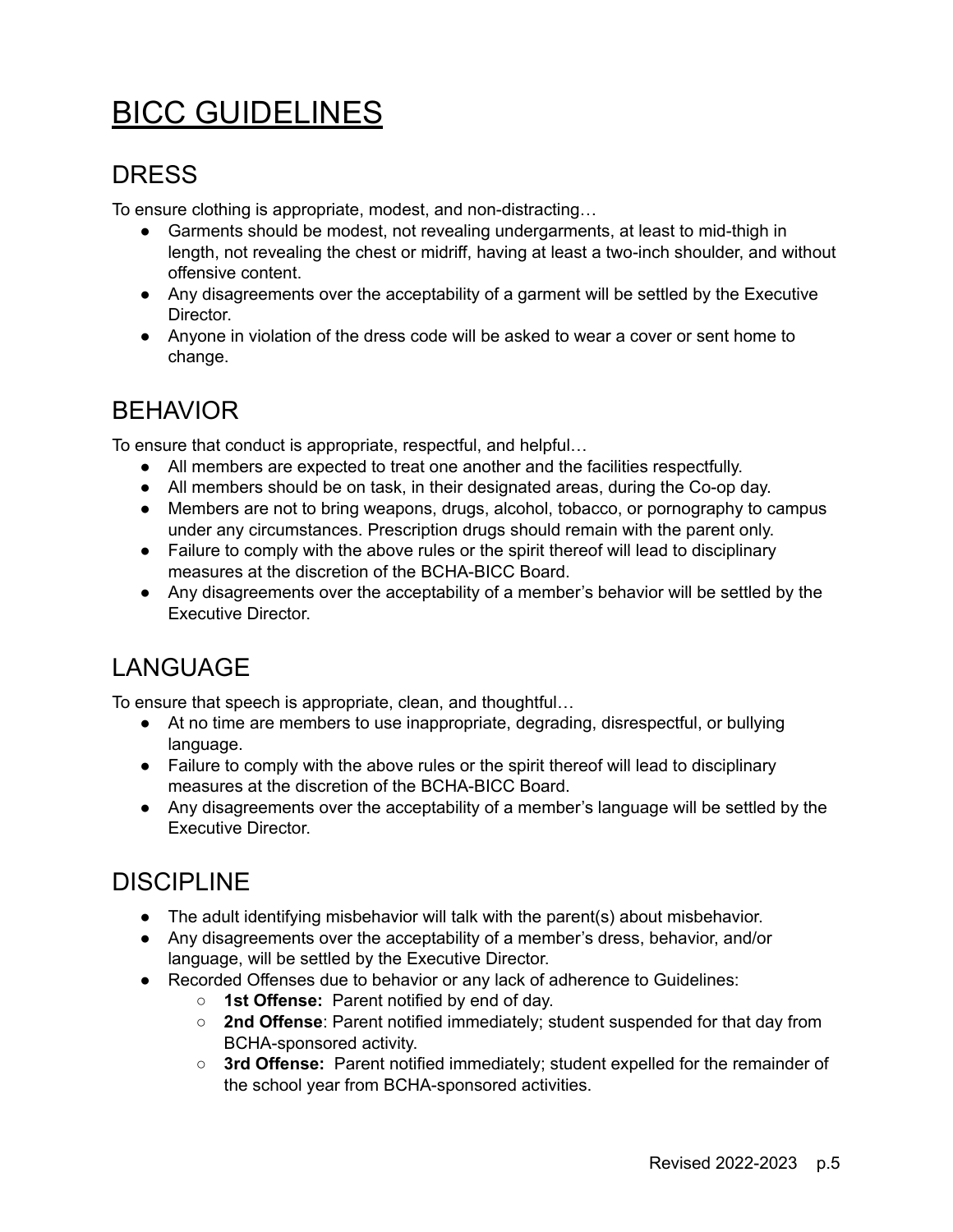**○ Zero Tolerance:** Any dress, behavior, or language offense that the BCHA-BICC Board deems worthy of the **3rd Offense** policy.

# CO-OP OPERATIONAL RULES

#### ARRIVAL

- Building opens at 7:45 am for set-up.
- Building set-up. Families with children 13+ are encouraged to arrive by 8 to help with set-up.
	- Make coffee and set up concessions table, when in use
	- Tables and chairs are distributed and arranged
	- Attendance folders are distributed

#### ATTENDANCE, ABSENCE and HEALTH ISSUES

- Attendance is mandatory except in cases of illness, medical emergencies or pre-approved absences. If you know in advance you will be absent, please contact the Co-op Board [\(board@bcha.cc](mailto:board@bastropchristianhomeschool.org)) so they can get it on the calendar. If a member does not do this, it makes the scheduling of classes very difficult every week.
- Any family who is absent more than 80% of any given semester, generally more than 3 days, barring an emergency or medical crisis, will be asked not to return the following semester, allowing for families on the waiting list to use those spots.
- Parental absence:
	- Children 3rd grade and younger may NOT remain at BICC when a parent is absent.
	- Children 4th grade and up MUST be assigned a "substitute" BICC parent. The Board must be contacted about this in advance of you leaving your child.
- For absences due to illness or medical emergencies, please:
	- Call or text the Executive Director ASAP and e-mail Co-op Board (mailto[:board@bcha.cc](mailto:board@bastropchristianhomeschool.org));
	- **○ Provide a helper or substitute with lesson plans for class.**

#### HEALTH

- First Aid Kit (plastic bin) is available in the admin room.
- Do Not attend Co-op if children have had any of the following symptoms within the last 24 hours:
	- Temperature >=100°F, Vomiting, Diarrhea, and/or Yellow or white mucus
- Child showing signs of contagious sickness will be escorted to his/her parent
- Lice: Children with lice or undergoing lice treatment may NOT attend Co-op.
- COVID-19 Waivers will be required for attending during the 2022-2023 school year.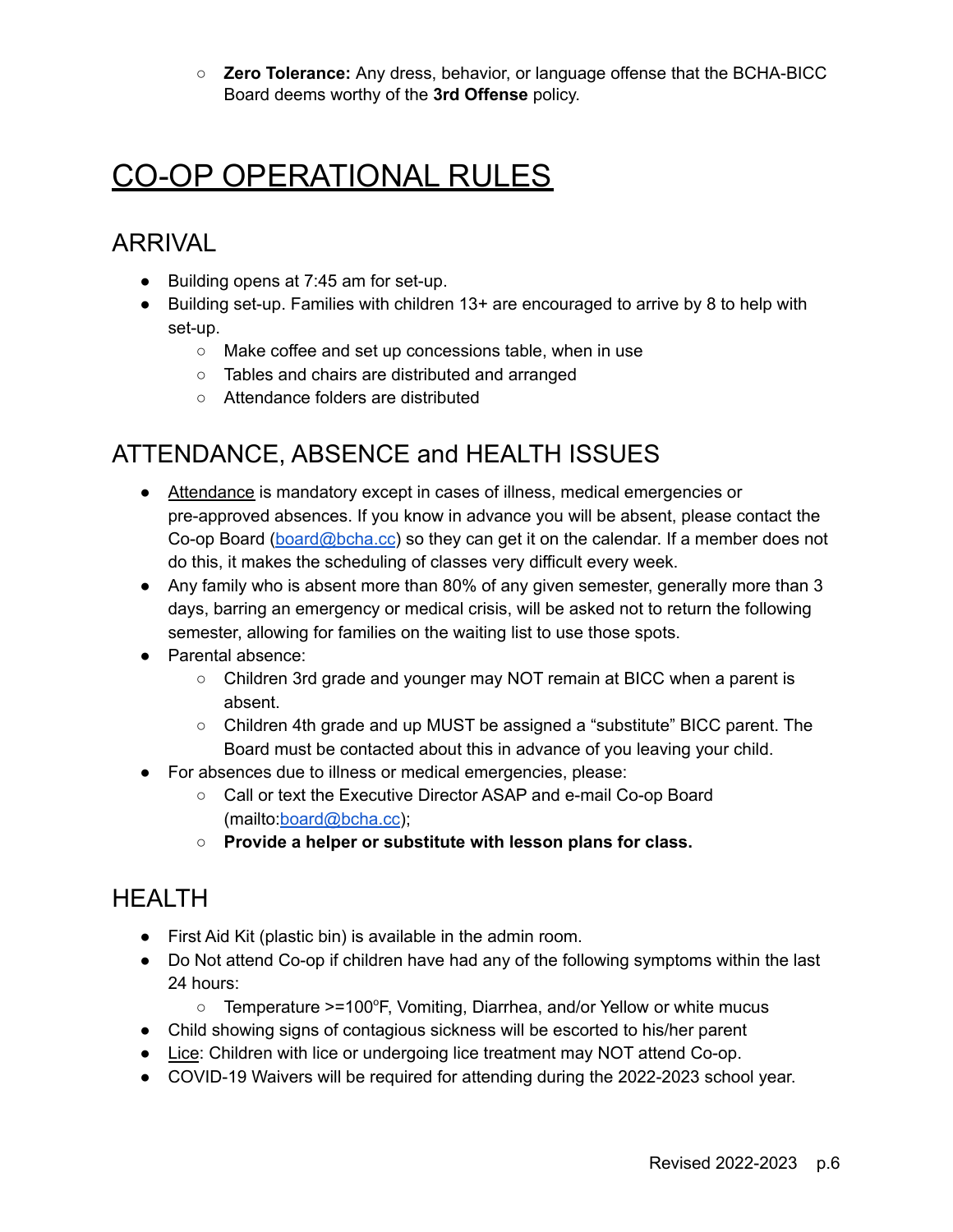#### BUILDING CLEAN-UP

#### **Before leaving each Friday, the host church will be cleaned.**

- Families are required to remove all belongings into vehicles or along the outside wall as soon as classes are dismissed. Please check to see that no possessions are left behind.
- Families are assigned to rotating cleaning duties.
	- Clean-up duties will be assigned at the beginning of each semester, and may change weekly if you are subbing in a class.
	- **○ Classrooms will be cleaned by the teacher/class in which you are in the 4th hour. Boards and tables wiped down, floor checked for debris, and trash cans emptied.**

#### CLASS and TEACHING REQUIREMENTS

- Class Schedule
	- $\circ$  A class schedule will be provided at the beginning of every year, and will also be posted on the BCHA Google Group, outside the Copy Room and Fellowship Hall
	- Check Class Descriptions on Facebook or Google Files to find out fees, books, and supplies needed
	- Class sign-up: Students are asked to fill out a Co-op Class Sign-up Form in order to sign up for classes.
	- Students may change classes only the first two weeks of classes. Parents/Teachers must be notified.
	- Classes must be supervised by two (2) adults unless otherwise approved by the Co-op Board.
	- $\circ$  Students without a teacher for more than 5 minutes must notify the admin on duty (Hebrews Room).

#### TIME SCHEDULE

| Announcements/Devotions    | $8:30 - 8:55$   |
|----------------------------|-----------------|
| 1st period                 | $9:00 - 9:55$   |
| 2nd period                 | $10:00 - 10:55$ |
| 3rd period                 | $11:00 - 11:55$ |
| Lunch                      | $12:00 - 12:55$ |
| 4th period                 | $1:00 - 1:55$   |
| Required Building Clean-up | $2:00 - 2:30$   |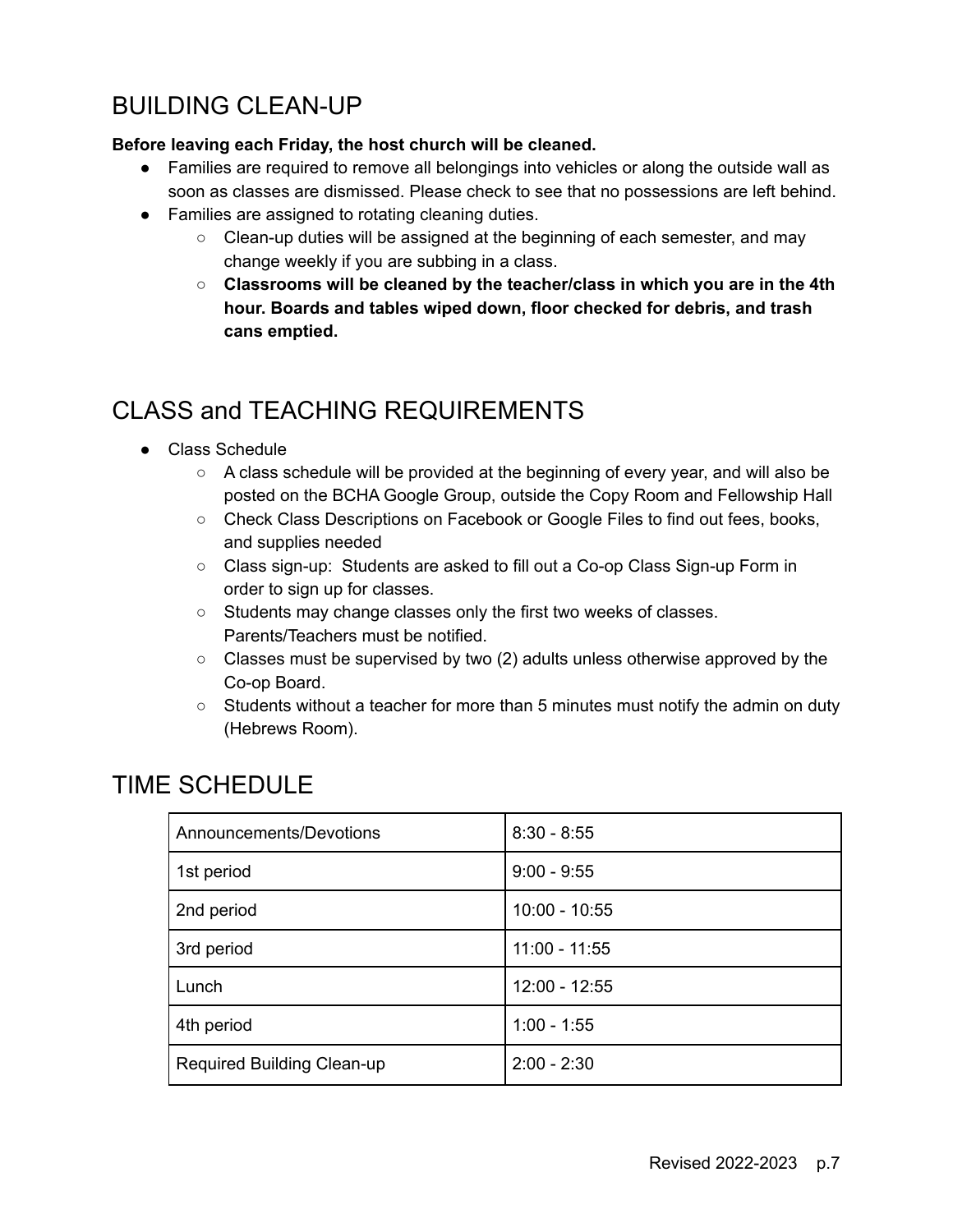- Nursery through Kindergarten teachers need to be in class by 8:55 in order for teachers to get to their classrooms on time.
- All other teachers need to be in their classrooms by 9:00 am.
- Classes begin at 9:00 am sharp.

#### TEACHING REQUIREMENTS

- Full-time members are not expected to teach the first year. They must, however, assist in three periods throughout the day and help grade class work when needed.
- Returning members are expected to teach and/or assist in three classes.
	- $\circ$  If a member fills a time-consuming administrative position, then it can count as a class. This will be approved by the Co-op Board.
	- $\circ$  The Co-op Board reserves the right to exempt a member for other reasons (pregnancy, etc.) on a case-by-case basis.
- Teacher assistants must check the Current Day Schedule for changes.They will also be responsible for keeping accurate attendance charts in each class.
- Teachers need to let the Assistant know in what ways they can help.
- Reimbursement for supplies:
	- In order to obtain reimbursement, the Teacher must obtain permission from the Co-op Executive Director and/or Treasurer prior to making purchases. Reimbursement will be given once receipt is turned in to the Co-Op Treasurer. Co-op is NOT responsible for expenses made without following this procedure.
	- $\circ$  For the 2022-2023 school year, we will purchase the main curriculum books for any lead teacher, providing the purchase had pre-authorization or an exception is granted by the Board, receipts are turned into the Treasurer or Executive Director, and that the book is included in the BCHA-BICC source materials for future years. This means the book will belong to BCHA-BICC and not to the teacher.

#### ACADEMIC PROGRESS

- NOTE: Grading policy is to be clarified by each teacher for the individual class. Upper level teachers are strongly encouraged to give regular and consistent feedback regarding a student's progress in class. For academic classes, the issuing of grades is preferred. For non-academic classes, a pass-fail marking, or a note about participation would be helpful to the parent when tracking their student's progress.
- Homework
	- NOT mandatory for 5th and below.
	- Teachers will NOT assign homework during calendared school breaks (other than extra credit) (Homework may be assigned for the week we return to class.)
	- May be completed in Study Hall
	- Plagiarism (direct copying of another's materials, without appropriate citation) is not acceptable. The first offense of this nature will be met with a reprimand and a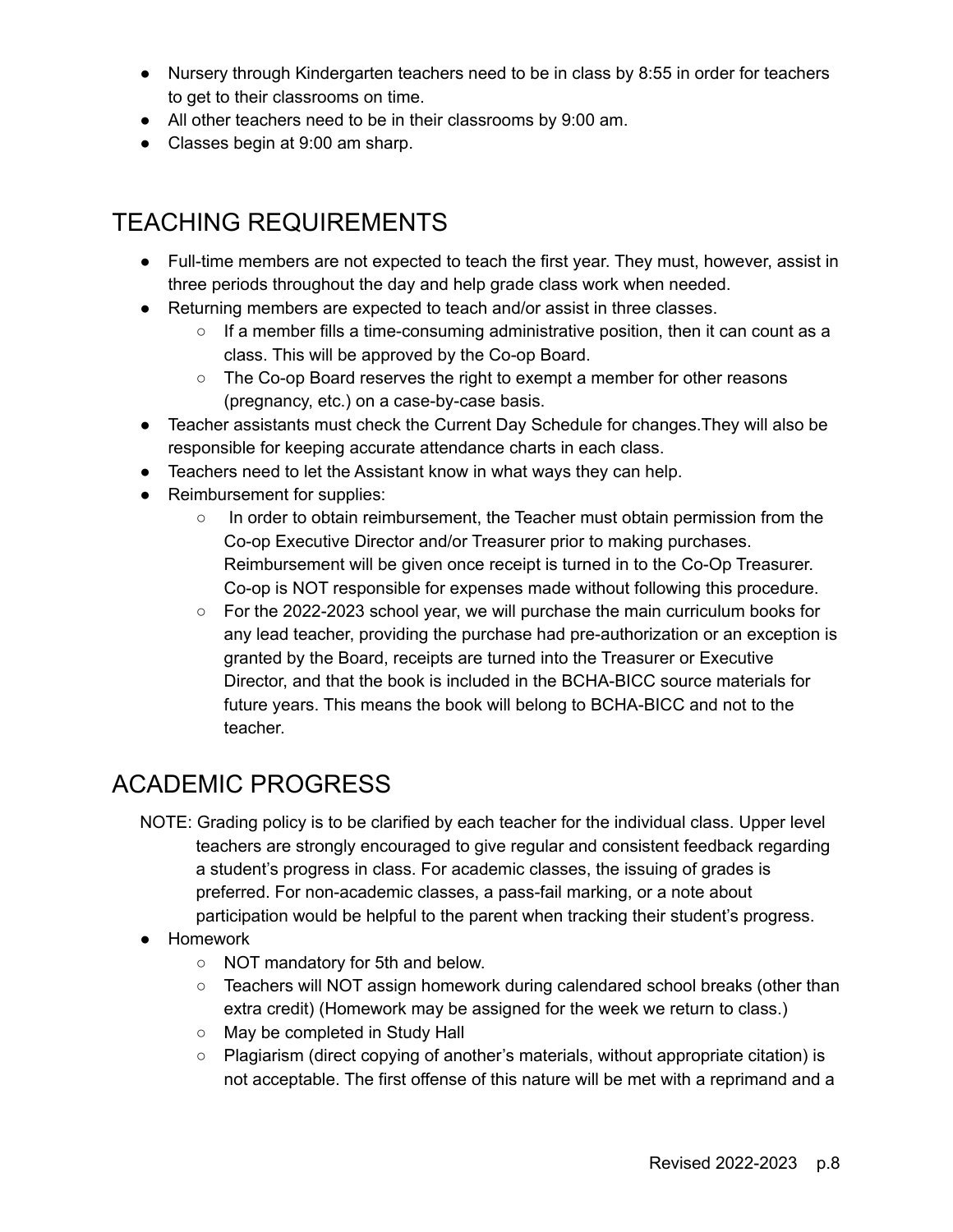request to redo the assignment. A subsequent offense will be met with a grade of zero and possible suspension or expulsion from the class.

- Study Hall
	- $\circ$  Students should be studying during Study Hall; may whisper quietly as to not disturb others.
	- Reading is a good option if no homework is available.
	- Parents are responsible to make sure students have assignments to work on during study hall.
	- Music with headphones is acceptable
	- NO ONLINE GAMING!
- Music Classes: Students without supplies will be sent to Study Hall.

#### LESSON PLANS

**Note:** Teachers will provide lessons to their replacement in the event of being absent.

Teachers are to keep in contact with students' families via Google Classroom and/or their BCHA gmail to let them know of any class requirements.

#### LUNCH HOUR

Parents Responsibilities:

- Church kitchen supplies are NOT to be used by ANYONE.
- Kitchen refrigerator MUST be emptied at the end of the day.
- Children may go outside as long as there are 2 outside supervisors present outside. Monitors will be assigned each week to both the playground and gaga ball areas. An additional monitor will roam around the campus to make sure all students are in safe locations. Lower building supervisors will keep an eye on lower building classrooms.
- Students should not play in front of the church near the parking lot, in the hallways, in the classrooms, or behind the buildings.
- Clean-up starts at 12:50

● Be sure students use restrooms and water fountains before going to their classes.

Inside:

- Please do not place backpacks in the lunchroom. Backpacks may be placed in your next class or in the sanctuary on the way to lunch.
- The main eating area is in the lunchroom. Preschool and kinder families only may also utilize the preschool and kinder rooms. Those wanting a quiet lunch, especially for families with a child who needs less sensory input, may use Kappa as a quiet lunch room. There are also picnic tables available outside. No other rooms should have students during lunchtime, unless a tutoring session has been announced for a particular class during lunchtime.
- On bad weather days, students may congregate in the lunchroom, the quiet lunchroom, or in the sanctuary. On those days, the outdoor supervisors will be posted in the sanctuary to supervise. The quiet lunch and roaming supervisors will stay in their regular areas.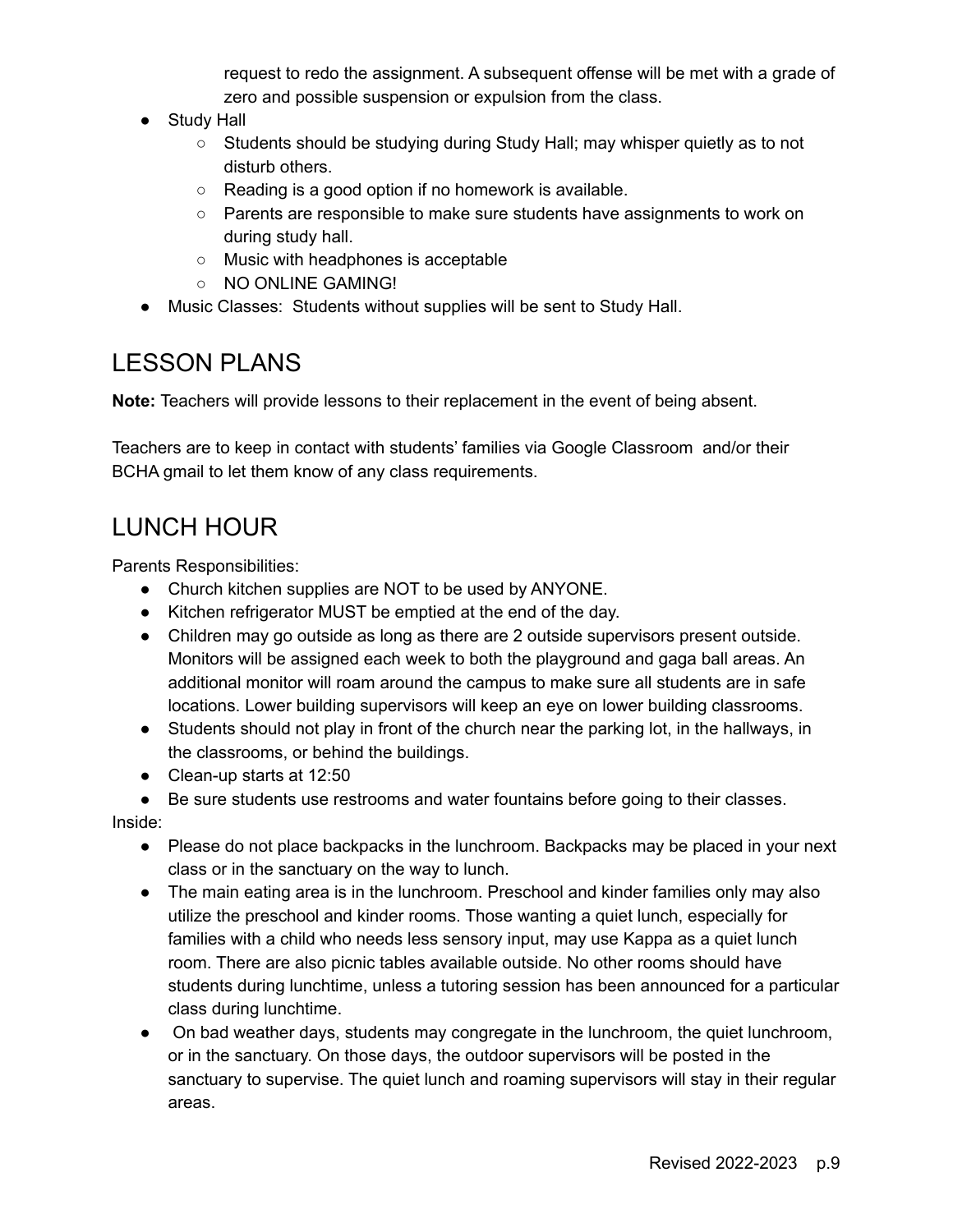- Parent(s) are responsible for their family's lunchroom behavior and clean-up.
- Announce CLEAN UP at 12:50

Outside:

- Supervisors will be stationed outside at the playground area and at the gaga ball pit.
- Picnic tables are located near the playground and gaga ball pit.
- At 12:50 supervisors should make sure children pick up all trash outside: under picnic tables, around swing set, etc. Check to make sure it is left cleaner than when they came out.

#### **Classes start at 1:00 PM sharp.**

#### CHURCH FACILITY GUIDELINES

**Property damage** will be the sole financial responsibility of the parent(s) whose child caused such damage.

- The sanctuary, offices, and all church equipment are off limits except for pre-approved activities.
- Food or drinks are NOT permitted outside the fellowship hall. This includes chewing gum.
- Permanent attachments are NOT allowed on church walls, doors, or furnishings without prior church approval between Pastor and BCHA-BICC Board.
- **Glitter, confetti, and super glue** are **NOT** allowed at any time.
- Plastic sheeting should be used on tables, chairs, and floor surfaces during art projects.
- Any furnishings that are moved need to be put back where they were at the end of the day.
- No carpentry or construction is allowed on church premises without prior approval of the church and the BCHA-BICC BOARD.

#### **NURSERY**

- Special instructions should be provided to nursery volunteers by parents.
- Parents should supply all items in diaper bag that child should need in the nursery
- **Label** all cups, diaper bags, jackets, etc. with tape and/or permanent marker.
- Church supplies such as cups, toys, blankets, etc. may be used, but must be returned in the same/better condition
- **● Release children to the child's guardian only**
- Families with nursery children are required to provide the following supplies each semester:
	- A bottle of hand sanitizer and
	- Box of baby wipes at the beginning of each year.

#### COMMUNICATION

● It is highly recommended to join our Facebook page for day-to-day communication and support.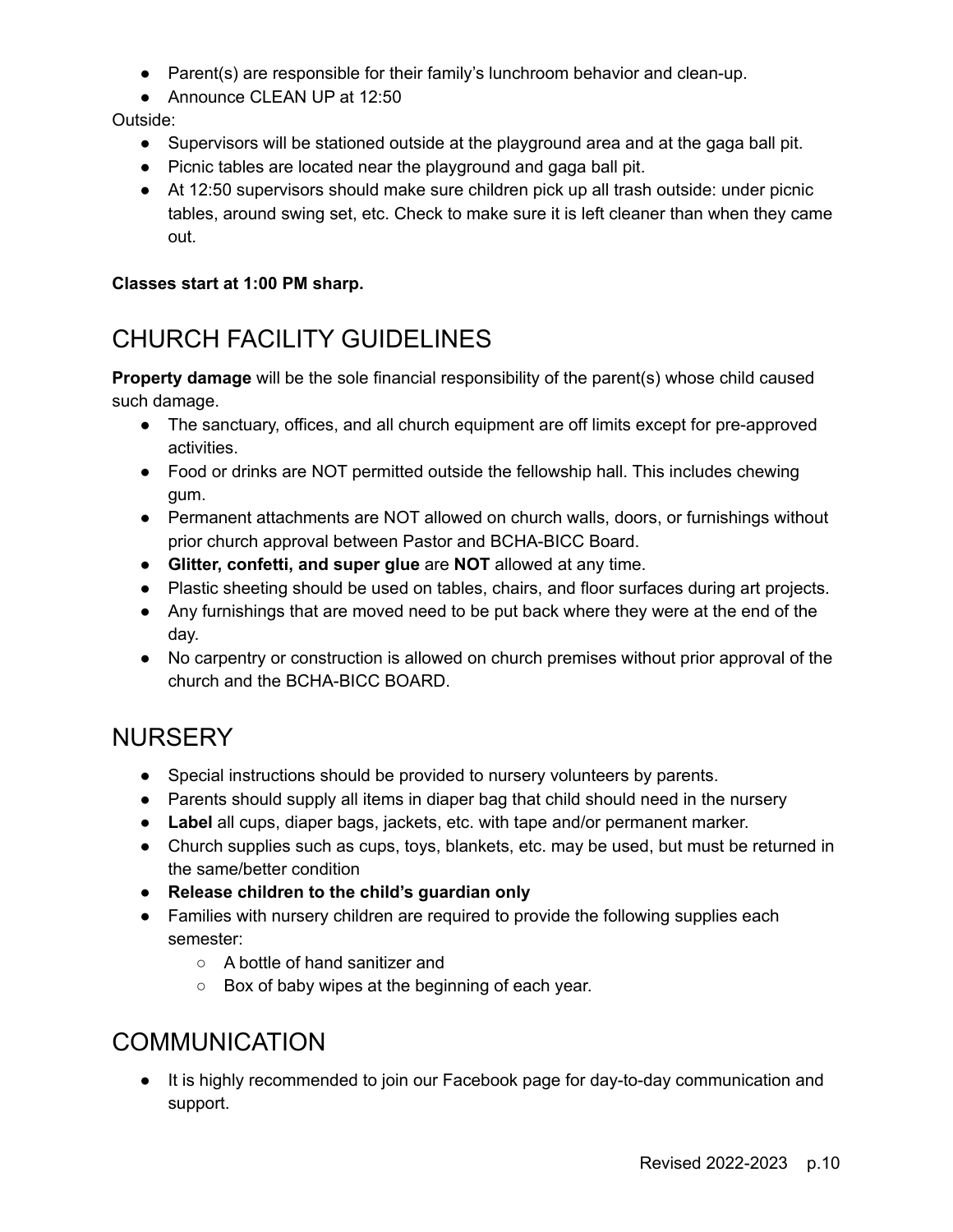- All BCHA members will be given a Google Apps for Education account and will be added to the [bcha@bcha.cc](mailto:bcha@bastropchristianhomeschool.org) group to assure communication between Board and members. Personal email accounts can also be added to the group but will not grant access to BCHA-BICC internal files.
- All active BICC participants will be added to the [bicc@bcha.cc](mailto:bicc@bastropchristianhomeschool.org) group.
- Meetings are held occasionally at lunch (e.g. winter formal and graduation planning).
- Important Email Addresses:
	- General Information and Outreach: [info@bcha.cc](mailto:info@bastropchristianhomeschool.org)
	- Board Members: [board@bcha.cc](mailto:board@bastropchristianhomeschool.org)
	- Distribute to all BCHA Members: [bcha@bcha.cc](mailto:bcha@bastropchristianhomeschool.org) (e.g. upcoming field trip or homeschool day information)
	- Distribute to all BICC Members: [bicc@bcha.cc](mailto:bicc@bastropchristianhomeschool.org) (e.g. Co-op schedule change information)
	- For Activity Suggestions and Questions: [activities@bcha.cc](mailto:activities@bastropchristianhomeschool.org)

#### VISITORS

- Prospective BICC families or non-BCHA students may visit the Co-op during the school-year, but must notify the Co-op Board at least 24 hours prior to visit. They must check in with a Board member upon arrival and will be introduced during the Assembly.
- Any Co-op Board Member may ask the student visitors to leave if they become troublesome in any way.
- BICC relatives or former BICC students are welcome, but the Board needs to be notified at least 24 hours prior to visit. Please introduce new people during the assembly.

#### LOST AND FOUND

- Lost and Found: is kept in the Co-Op Supply Closet. Co-op and/or Church are NOT responsible for them. If not claimed within the semester they will be donated to charity.
- Because students leave things on a continual basis, the Co-op Board would be very appreciative if families would *take the time to label* all backpacks, binders, lunch boxes, coolers, jackets, etc. with permanent markers.

#### NEW MEMBERS

The BICC Google Drive will have copies of the BICC Handbook with Campus Guidelines. It will also have the Semester Schedule, Chapel Sign-up Sheet, Absentee Calendar, BCHA Volunteer Teams Forms, etc.

#### FIRE DRILL

At least one fire drill will be conducted each year.